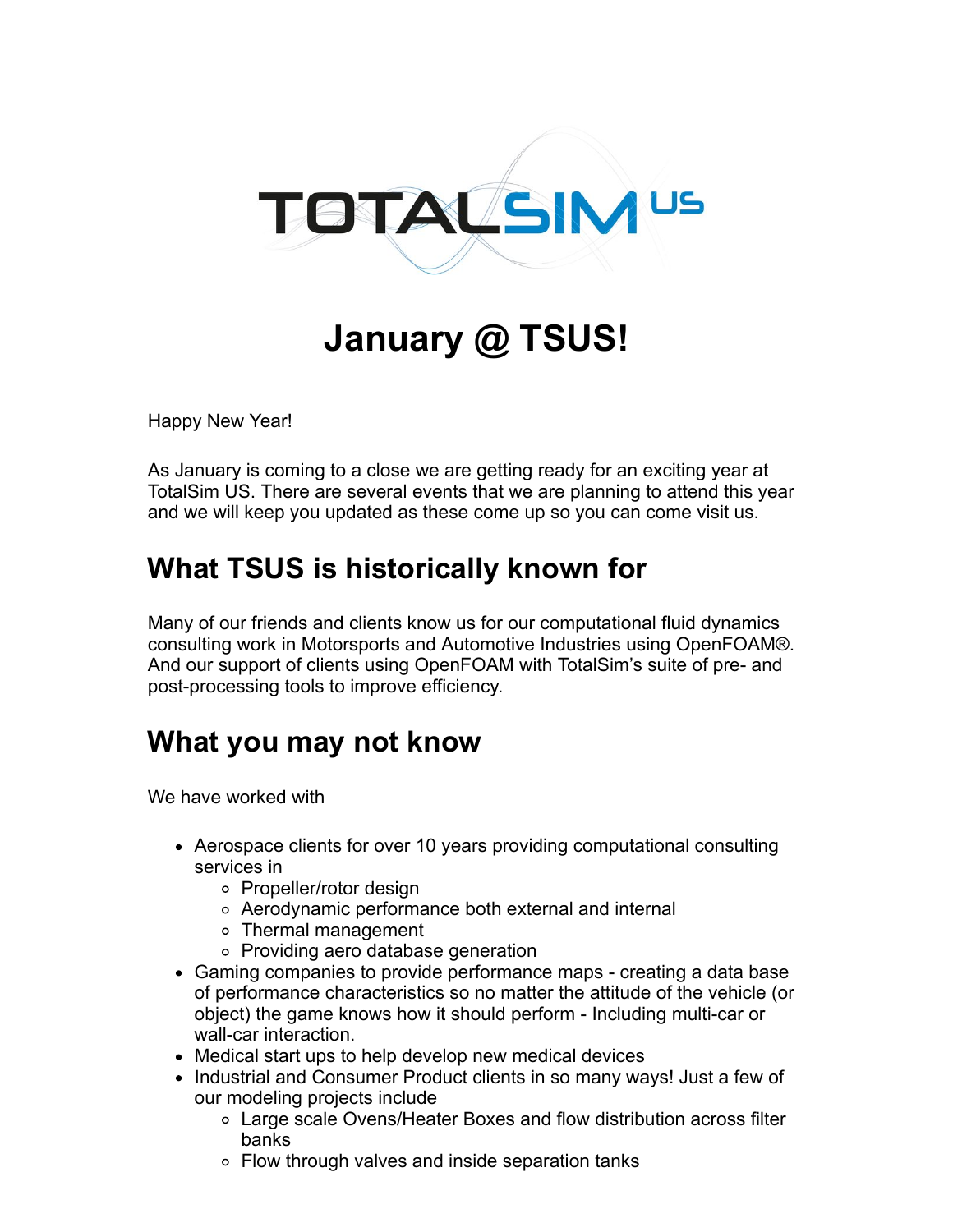- Cooling flow through power distribution cabinets and computer rack systems
- Oil diffuser evaporation with heat distribution and diffusion patterns
- Marine vehicles improving handling, overall performance, and passenger comfort
- And so many more!

**We use many computational tools.** While we are known for our version of OpenFOAM, we are also experts in many commercial and government computational tools that we use daily in our consulting practice. We develop pre- and post-processing tools around each to make sure we are providing the most efficient and cost effective solution to our clients. More about this in future newsletters…

We look forward to sharing more info about TotalSim with you throughout this coming year! Don't hesitate to reach out if you have any questions or just want to chat with us.